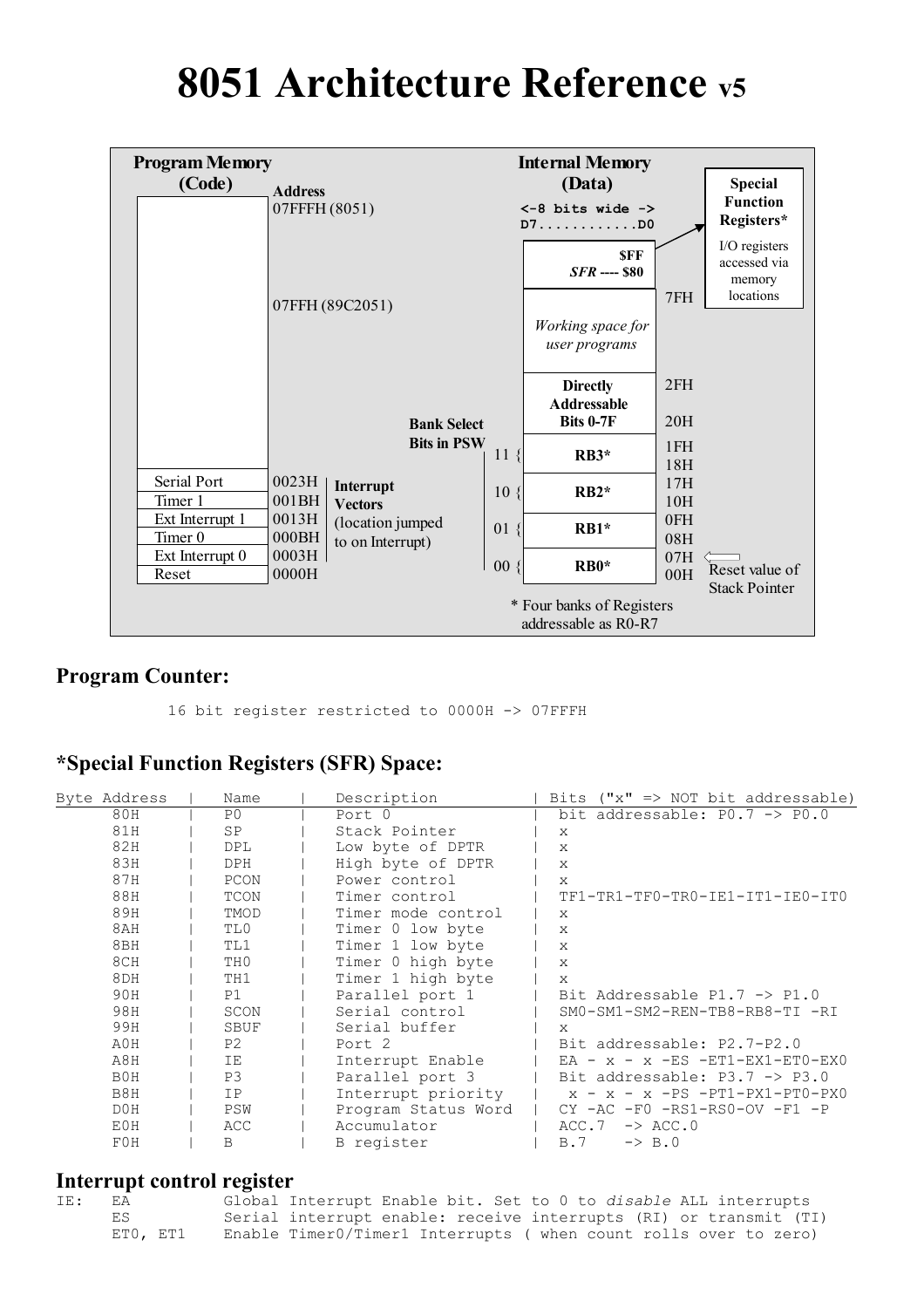### **Timer control and mode registers - 2 timers 0 and 1**

| TCON: TFO/TF1<br>TRO/TR1 | Timer overflow flag timers for Timer0/Timer1<br>Timer run control bit. Set to 1 by software to enable timer ON                                                                                                                                                                                                                                                                         |
|--------------------------|----------------------------------------------------------------------------------------------------------------------------------------------------------------------------------------------------------------------------------------------------------------------------------------------------------------------------------------------------------------------------------------|
|                          | TMOD: mode0 - mode1 bits. 2x4-bit nibbles. Timer 1 right 4 bits, Timer 0 lower 4 bits.<br>These bits are used to control how the timers behave, whether they auto-reload<br>$mode = 0$ 13 bit timer<br>$mode = 1$ 16 bit timer<br>mode = $2$ 8 bit auto-reload timer. THx -> TLx on overflow. Used by Serial<br>I/O as bit rate $(*32)$ . THx:= OFDh gives 9600bps for 11.059Mhz clock |

### **Serial control register**

SCON: SM0-SM1-SM2-REN should be set to 0111 for normal operation

| TI |  |                                  |  | set when the character has been transmitted |
|----|--|----------------------------------|--|---------------------------------------------|
| RI |  | set when a character is received |  |                                             |

## **Power control register**<br>PCON: set t

econstants of the processor

#### **Addressing Modes:**

| <b>Rn</b>  | Register R0 - R7 of the currently selected register bank.                              |
|------------|----------------------------------------------------------------------------------------|
| direct     | 8-bit address of a location in internal data memory.                                   |
|            | This could be an internal Data RAM location $(0-127)$ or a SFR.                        |
| <b>@Ri</b> | 8-bit Data RAM location addressed indirectly via register RO or R1.                    |
| #data      | 8-bit constant included in instruction.                                                |
| #data16    | 16-bit constant included in instruction.                                               |
| addr11     | 11-bit destination address. Used by ACALL and AJMP.                                    |
|            | The branch will be within the same 2K byte page of Program Memory as the               |
|            | first byte of the following instruction.                                               |
| addr16     | 16-bit destination address. Used by LCALL and LJMP.                                    |
|            | A branch can be anywhere within 2K byte Program Memory address space.                  |
|            | rel, relative Signed (two's complement) 8-bit offset from current PC. Range is -128 to |
|            | +127 bytes relative to first byte of the next instruction.                             |
|            | Used by SJMP and all conditional jumps (eq JZ, JNZ, JB ).                              |
| bit        | Direct addressed bit in internal Data RAM or SFR.                                      |

### **Arithmetic operations:**

|            | <i><b>IMMINIVITY</b></i> PURTUIS, |                                     | Byte           | Cycle        | $\mathbb{C}$ | OV AC |              |
|------------|-----------------------------------|-------------------------------------|----------------|--------------|--------------|-------|--------------|
| ADD        | A, Rn                             | Add register to Accumulator         |                |              | X            | X     | X            |
| ADD        | A, direct                         | Add direct byte to Accumulator      | 2              | 1            | X            | X     | X            |
| ADD        | A,@Ri                             | Add indirect RAM to Accumulator     |                | 1            | Χ            | X     | X            |
| ADD        | A,#data                           | Add immediate data to Accumulator   | $\overline{2}$ | $\mathbf{1}$ | X            | X     | X            |
|            | ADDC A, Rn                        | Add register to Acc. with Carry     |                |              | X            |       | X X          |
|            | ADDC A, direct                    | Add direct byte to Acc. with Carry  | $\overline{2}$ | 1            | X            | X X   |              |
|            | ADDC A, @Ri                       | Add indirect RAM to Acc. with Carry |                |              | X            | X     | X            |
|            | ADDC A, #data                     | Add immediate data to Acc. / Carry  | 2              | $\mathbf 1$  | Χ            | X     | X            |
|            | SUBB A, Rn                        | Subtract reg. from Acc. with borrow |                |              | X            | X     | X            |
|            | SUBB A, direct                    | Sub. direct byte from Acc. / borrow | $\overline{2}$ | 1            | X            | X     | X            |
|            | SUBB A, @Ri                       | Sub. indirect RAM from Acc./ borrow |                |              | X            | X     | X            |
|            | SUBB A, #data                     | Sub. imm. data from Acc. / borrow   | 2              | 1            | X            | X     | $\mathsf{X}$ |
| INC.       | A                                 | Increment Accumulator               |                |              |              |       |              |
| INC.       | Rn                                | Increment register                  |                | 1            |              |       |              |
| <b>INC</b> | direct                            | Increment direct byte               | $\overline{2}$ |              |              |       |              |
| INC        | @Ri                               | Increment indirect RAM              |                | 1            |              |       |              |
| DEC        | A                                 | Decrement Accumulator               |                |              |              |       |              |
| DEC        | Rn                                | Decrement register                  |                |              |              |       |              |
| DEC        | direct                            | Decrement direct byte               | $\overline{2}$ |              |              |       |              |
| DEC        | @Ri                               | Decrement indirect RAM              |                | 1            |              |       |              |
| <b>INC</b> | DPTR                              | Increment Data Pointer              |                | 2            |              |       |              |
| MUL        | AB                                | Multiply A and B                    |                | 4            | $\Omega$     | X     |              |
| <b>DIV</b> | AB                                | Divide A by B                       |                | 4            | $\Omega$     | X     |              |
| DA         | A                                 | Decimal adjust Accumulator          | $\mathbf{1}$   | 1            | X            |       |              |
|            |                                   | used for Binary Coded Decimal       |                |              |              |       |              |
|            |                                   | adjustment                          |                |              |              |       |              |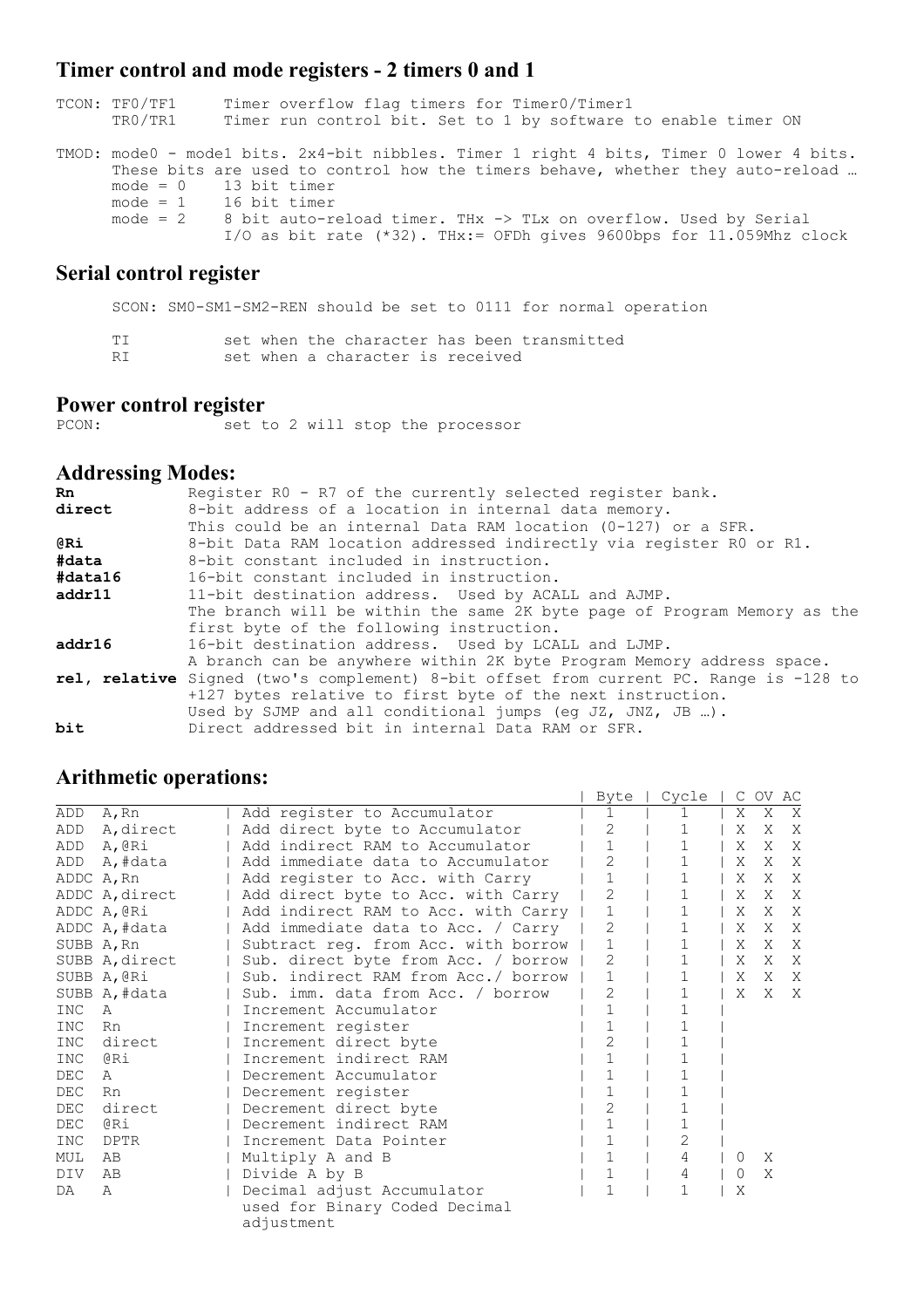## **Logical operations**

|        | Lugical operations |                                                     |                |       |         |
|--------|--------------------|-----------------------------------------------------|----------------|-------|---------|
|        |                    |                                                     | Byte           | Cycle | C OV AC |
| ANL    | A, Rn              | AND register to Accumulator                         |                |       |         |
| ANL    | A, direct          | AND direct byte to Accumulator                      | $\overline{2}$ |       |         |
| ANL    | A,@Ri              | AND indirect RAM to Accumulator                     |                |       |         |
| ANL    | A,#data            | AND immediate data to Accumulator                   | 2              |       |         |
| ANL    | direct, A          | AND Accumulator to direct byte                      | $\overline{2}$ |       |         |
| ANL    |                    | direct,#data   AND immediate data to direct byte    | 3              |       |         |
| ORL    | A, Rn              | OR register to Accumulator                          |                |       |         |
| ORL    | A, direct          | OR direct byte to Accumulator                       | $\overline{2}$ |       |         |
|        | ORL A, @Ri         | OR indirect RAM to Accumulator                      |                |       |         |
|        | ORL A,#data        | OR immediate data to Accumulator                    | $\overline{2}$ |       |         |
|        | ORL direct, A      | OR Accumulator to direct byte                       | 2              |       |         |
|        |                    | ORL direct,#data   OR immediate data to direct byte | 3              |       |         |
| XRL    | A, Rn              | Exc-OR register to Accumulator                      |                |       |         |
|        | XRL A, direct      | Exc-OR direct byte to Accumulator                   | $\overline{2}$ |       |         |
|        | XRL A, @Ri         | Exc-OR indirect RAM to Accumulator                  |                |       |         |
|        | XRL A,#data        | Exc-OR immediate data to Acc.                       | 2              |       |         |
| XRL    | direct, A          | Exc-OR Accumulator to direct byte                   | $\overline{2}$ |       |         |
| XRL    |                    | direct,#data   Exc-OR imm. data to direct byte      | 3              |       |         |
| CLR    | A                  | Clear Accumulator                                   |                |       |         |
| CPL    | $\mathbb{A}$       | Complement Accumulator                              |                |       |         |
| RL     | $\mathcal{A}$      | Rotate Accumulator left                             |                |       |         |
| RLC.   | Α                  | Rotate Acc. left through Carry                      | $\mathbf{1}$   |       | Χ       |
| RR     | A                  | Rotate Accumulator right                            |                |       |         |
| RRC    | Α                  | Rotate Acc. right through Carry                     | $\mathbf{1}$   |       | Χ       |
| SWAP A |                    | Swap upper & lower 4 bits in Acc                    |                |       |         |

## **Data transfer**

|            | паша и апуют     |                                                  |                |                |  |         |
|------------|------------------|--------------------------------------------------|----------------|----------------|--|---------|
|            |                  |                                                  | Byte           | Cycle          |  | C OV AC |
| MOV        | A, Rn            | Move register to Accumulator                     | 1              |                |  |         |
| MOV        | A, direct        | Move direct byte to Accumulator                  | 2              |                |  |         |
| MOV        | A,@Ri            | Move indirect RAM to Accumulator                 | $\mathbf{1}$   |                |  |         |
| MOV        | A,#data          | Move immediate data to Accumulator               | $\overline{2}$ |                |  |         |
| <b>MOV</b> | Rn, A            | Move Accumulator to register                     | $\mathbf 1$    |                |  |         |
| MOV        | Rn, direct       | Move direct byte to register                     | 2              | 2              |  |         |
| <b>MOV</b> | Rn,#data         | Move immediate data to register                  | 2              |                |  |         |
| MOV        | direct, A        | Move Accumulator to direct byte                  | $\overline{2}$ |                |  |         |
| MOV        | direct, Rn       | Move register to direct byte                     | $\overline{2}$ | 2              |  |         |
| MOV        |                  | direct, direct   Move direct byte to direct byte | 3              | $\mathbf{2}$   |  |         |
|            | MOV direct, @Ri  | Move indirect RAM to direct byte                 |                | 2              |  |         |
| MOV        | direct,#data     | Move immediate data to direct byte               | 3              | $\overline{2}$ |  |         |
| MOV        | @Ri,A            | Move Accumulator to indirect RAM                 |                |                |  |         |
| MOV        | @Ri,direct       | Move direct byte to indirect RAM                 | $\overline{2}$ | 2              |  |         |
|            | MOV @Ri,#data    | Move immediate data to indirect RAM              | $\overline{2}$ |                |  |         |
|            | MOV DPTR,#data16 | Load Data Pointer with 16-bit const              | 3              | $\mathbf{2}$   |  |         |
|            | MOVC A, @A+DPTR  | Move Code byte rel. to DPTR to Acc.              |                | $\mathbf{2}$   |  |         |
|            | MOVC A, @A+PC    | Move Code byte rel. to PC to Acc.                |                | 2              |  |         |
|            | PUSH direct      | Push direct byte onto stack                      | 2              | 2              |  |         |
| POP        | direct           | Pop direct byte from stack                       | $\overline{2}$ | $\mathfrak{D}$ |  |         |
|            | XCH A, Rn        | Exchange register with Accumulator               |                |                |  |         |
|            | XCH A, direct    | Exchange direct byte with Acc.                   | 2              |                |  |         |
|            | XCH A, @Ri       | Exchange indirect RAM with Acc.                  |                | 1              |  |         |
|            | XCHD A, @Ri      | Exchange low order digit indirect                |                |                |  |         |
|            |                  | RAM with Accumulator                             | 1              |                |  |         |

## **Number and String Formats**

| Numbers :                | Decimal (default) : e.g. $34, 127, 255, 0, -1, -27$<br>: e.a. 01110101B<br>Binary<br>Hexadecimal<br>: $e.q.$ \$7F, 7Fh, OFFH, \$FF, $0A8H$<br>note the leading $\oint$ or a trailing h or H.    |
|--------------------------|-------------------------------------------------------------------------------------------------------------------------------------------------------------------------------------------------|
|                          | Note: if not preceded by \$ hex constants must start with $0-9$ . eq OC7h                                                                                                                       |
| Characters:<br>Strings : | $'A' - 'Abc' - 'A', 00DH, 00AH (mixed mode), "T"$<br>'abc' or "abc". Only with DB directive for putting strings into CODE<br>memory. Use the MOVC A, @A+DPTR, or MOVC A, @A+PC to access values |
| Operators :              | () + - / * MOD SHR SHL NOT AND OR XOR                                                                                                                                                           |